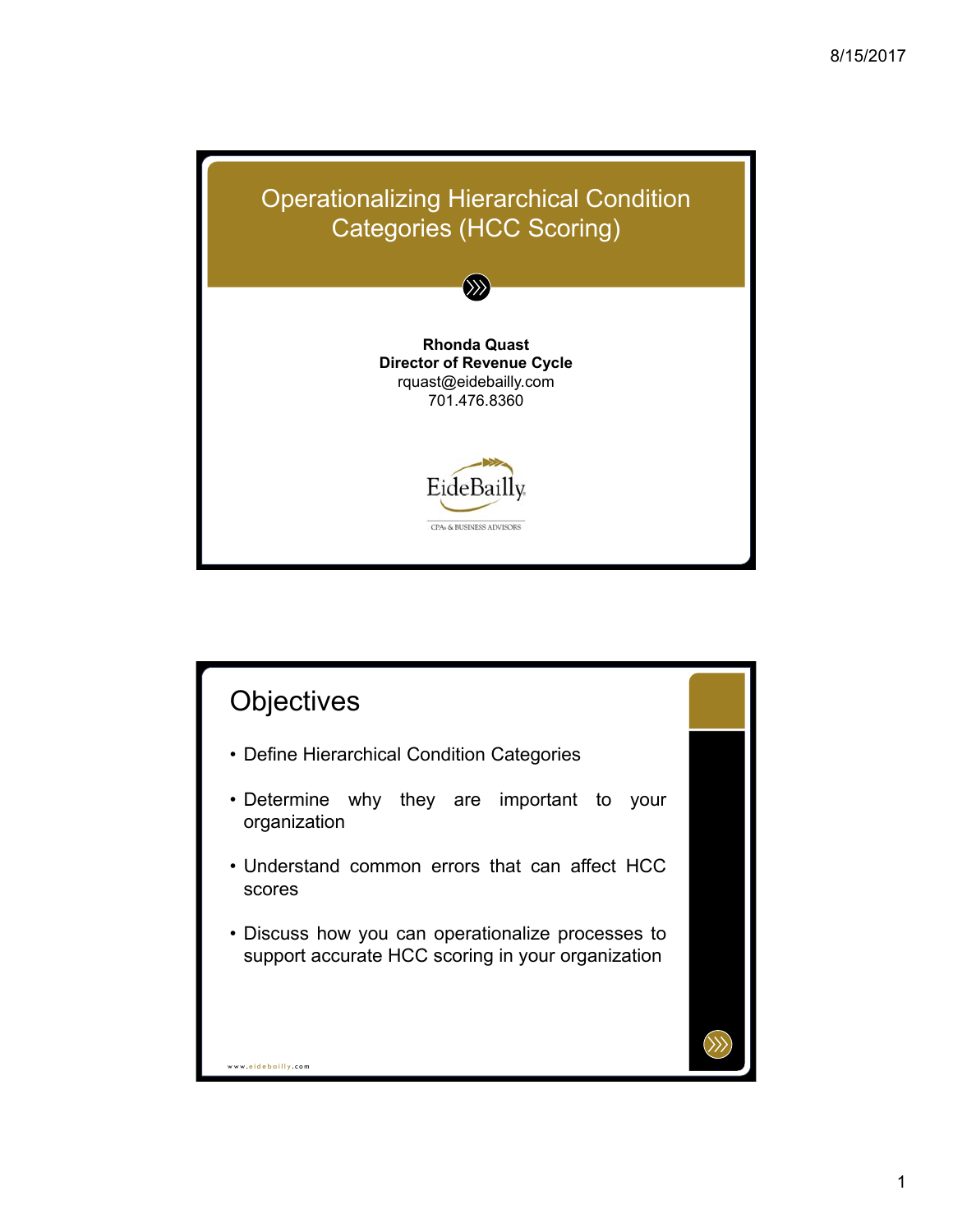

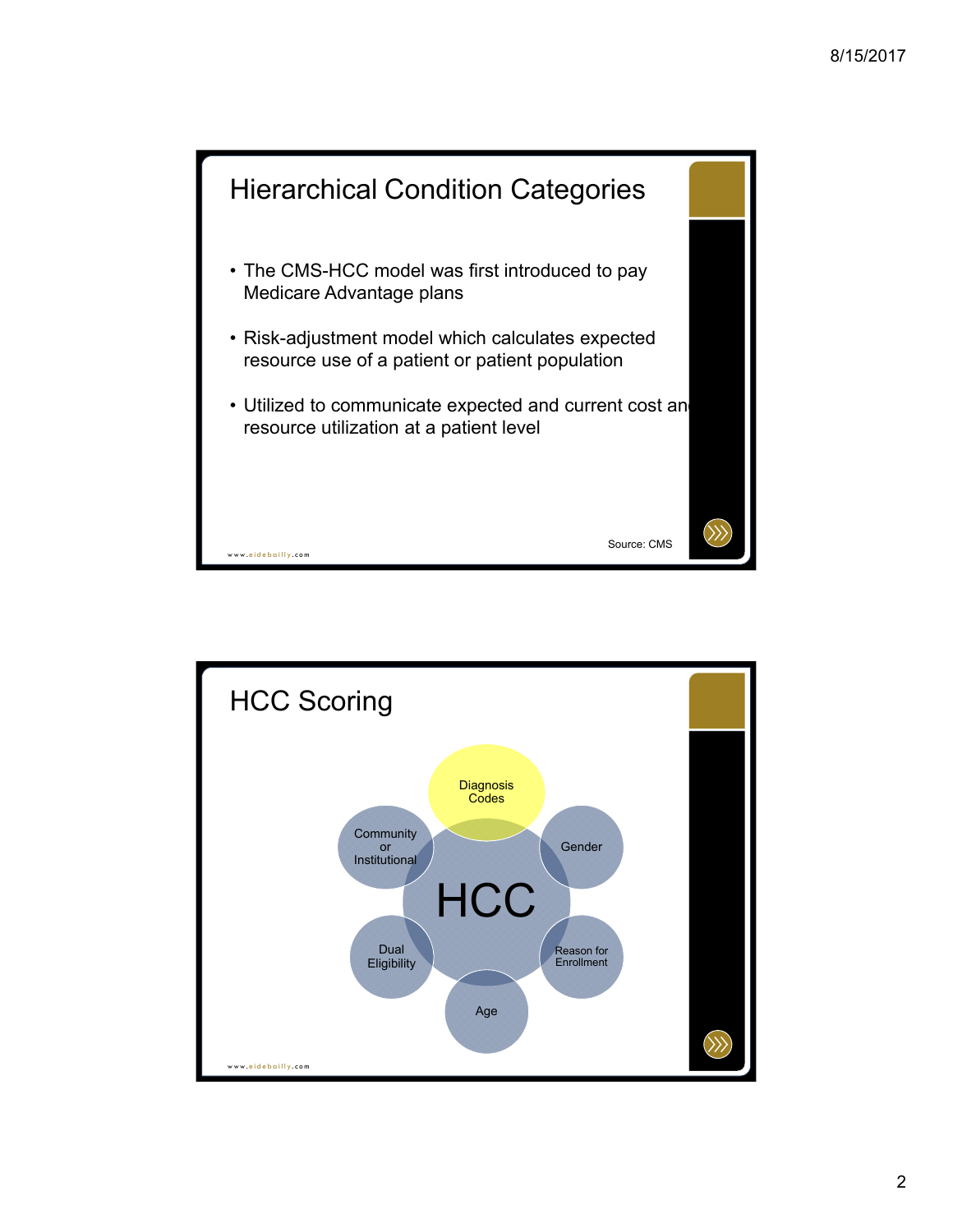

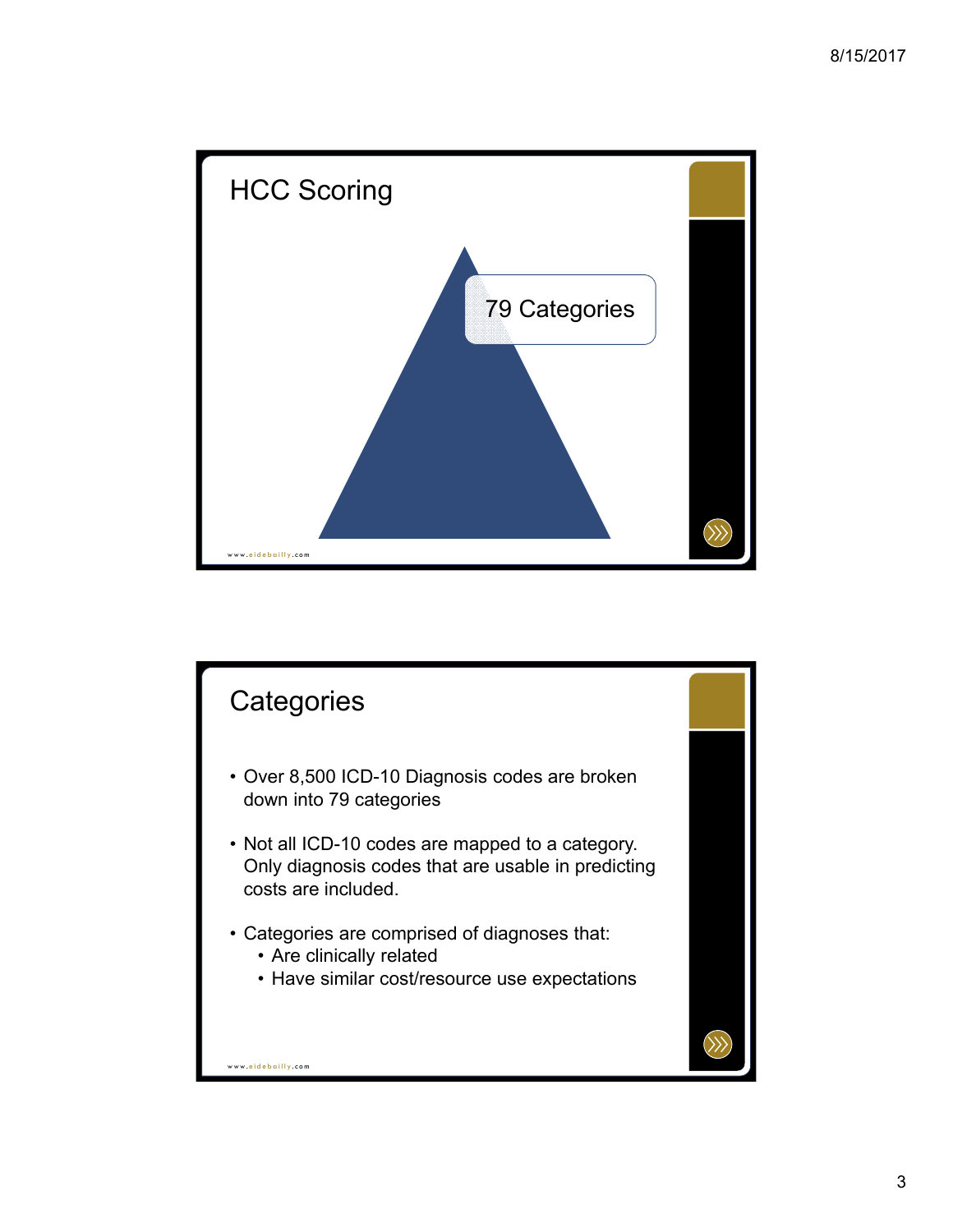

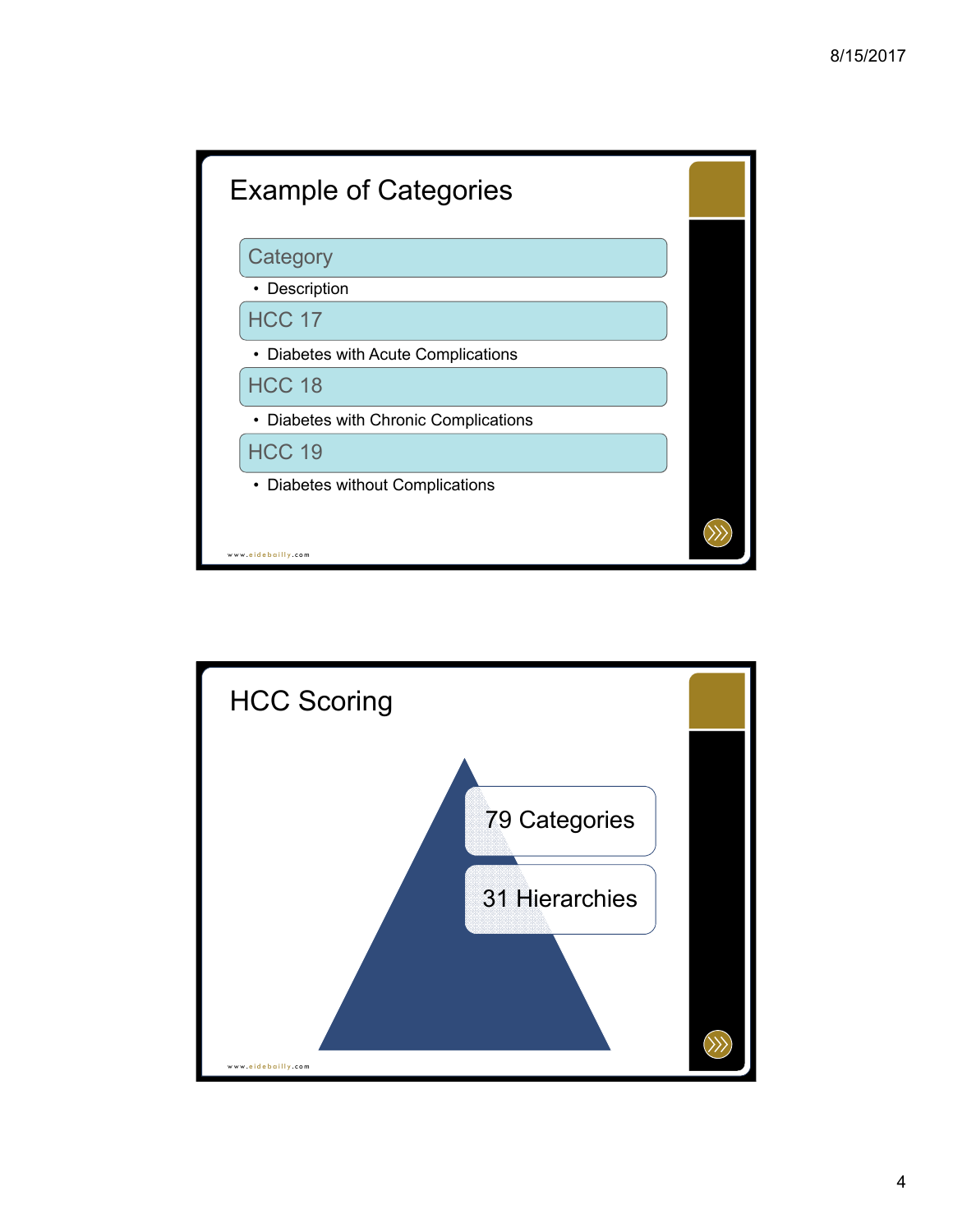

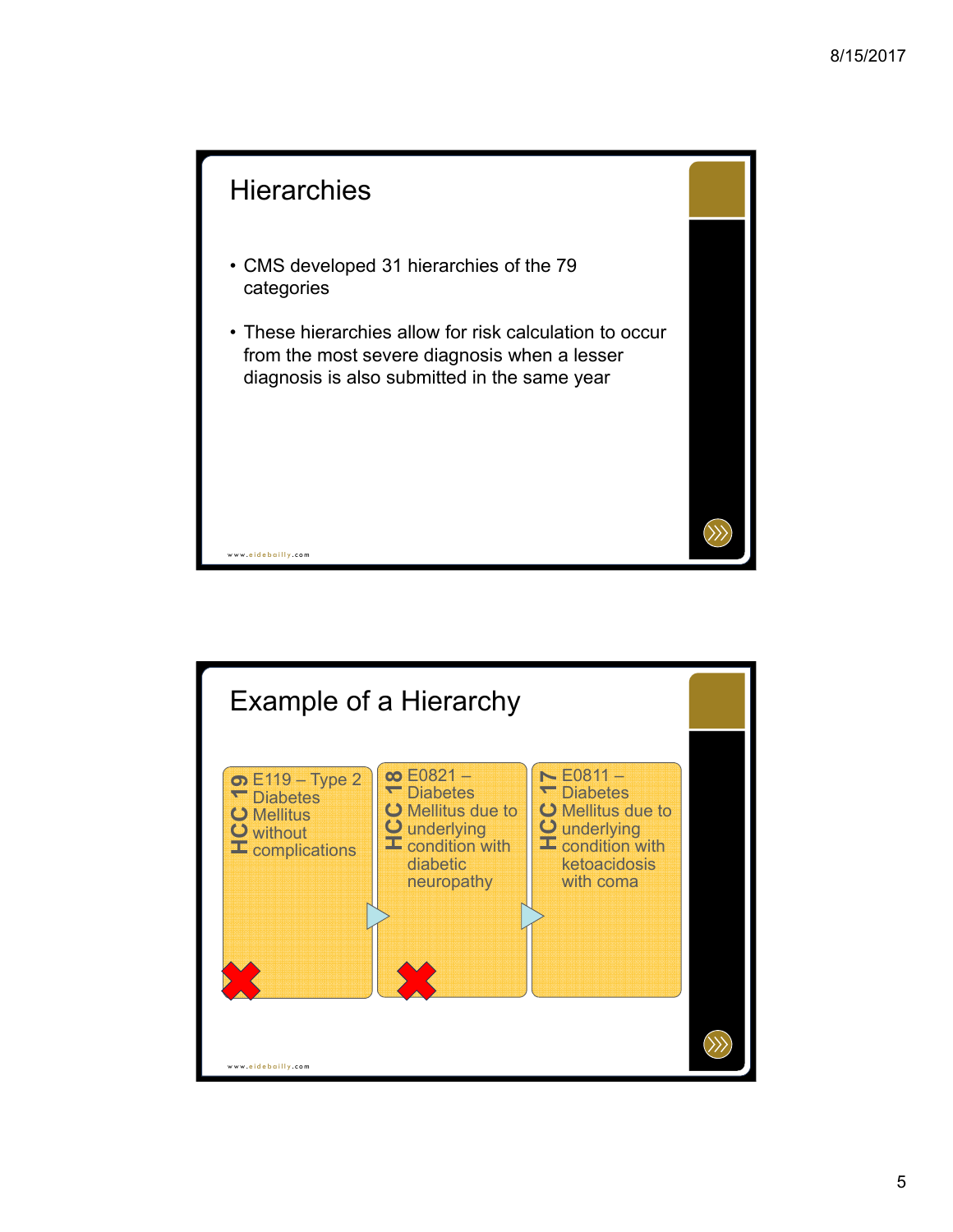

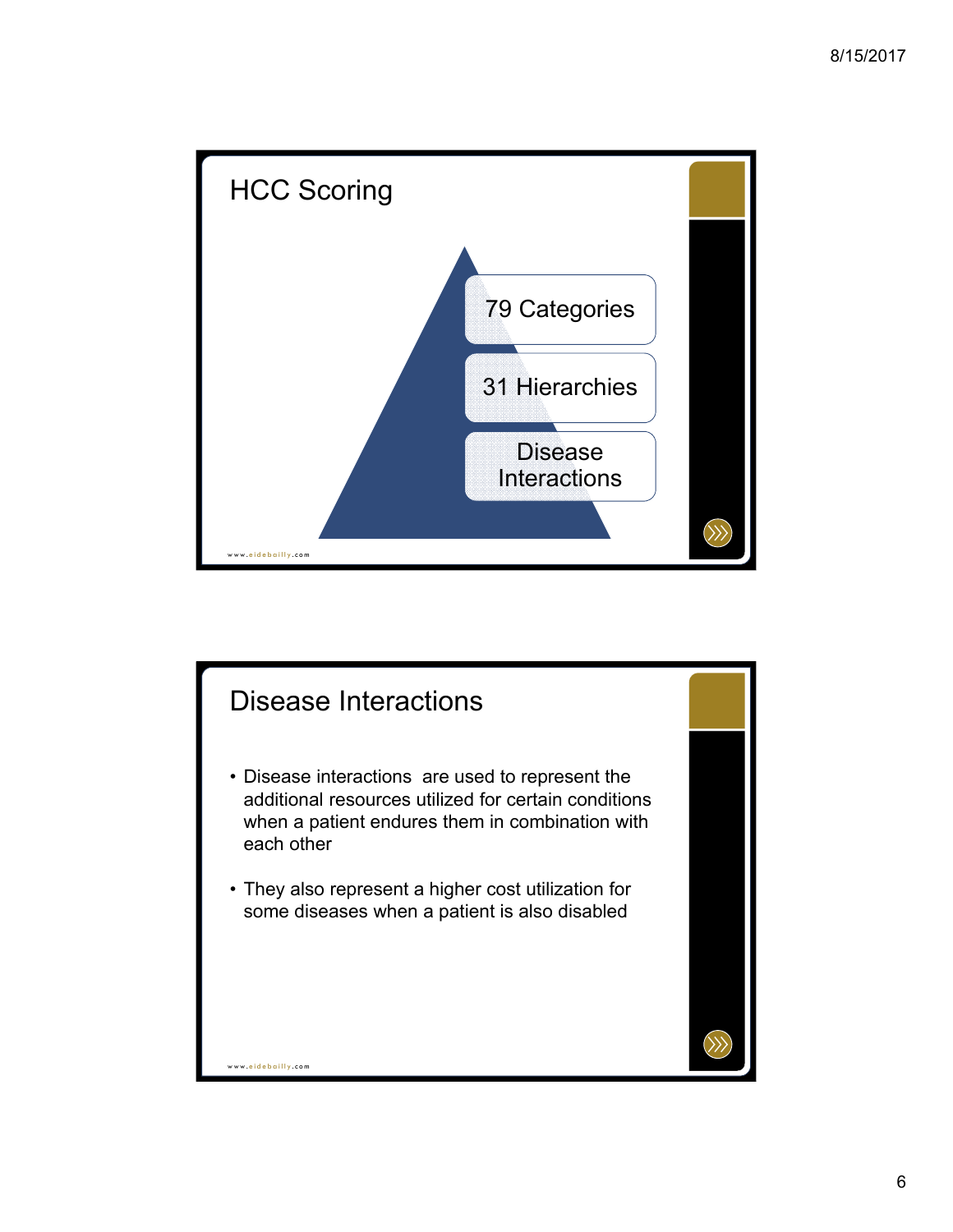

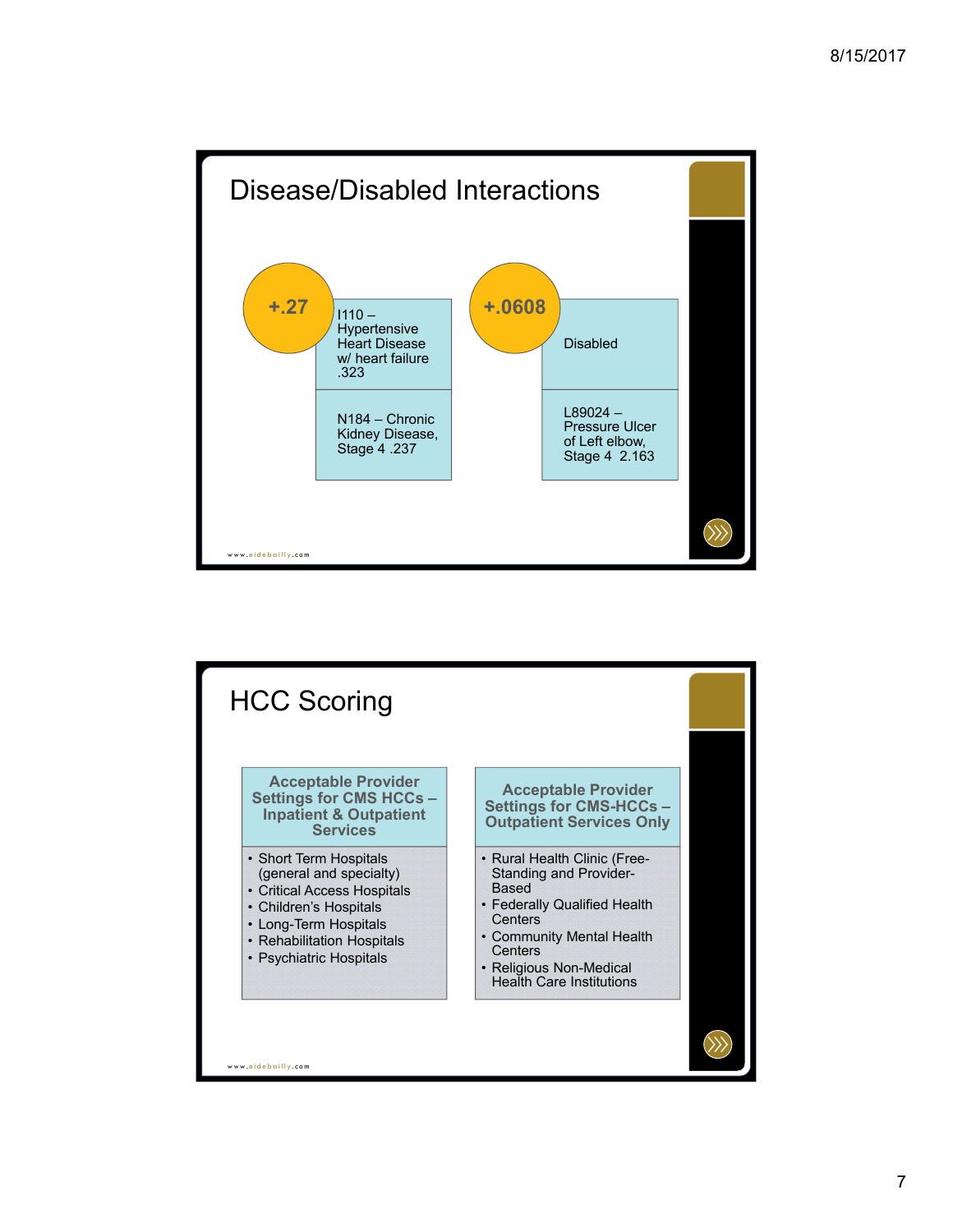

## Approved Providers

- Family Practice
- Internal Medicine
- General Surgery
- Cardiology
- Neurology
- Pulmonology
- Nephrology
- Physical Medicine & Rehab
- Emergency Medicine
- Ophthalmology
- Psychiatry
- Oncology
- Hematology

• Pain Management

- Interventional Radiology
- Nuclear Medicine • Certified Nurse Midwife
- 
- Optometrist • Pathology
- CRNA
- 
- Audiology
- Speech Therapy
- Physical Therapy
- Occupational Therapy
- Licensed Clinical Social **Worker**

www. eidebailly .com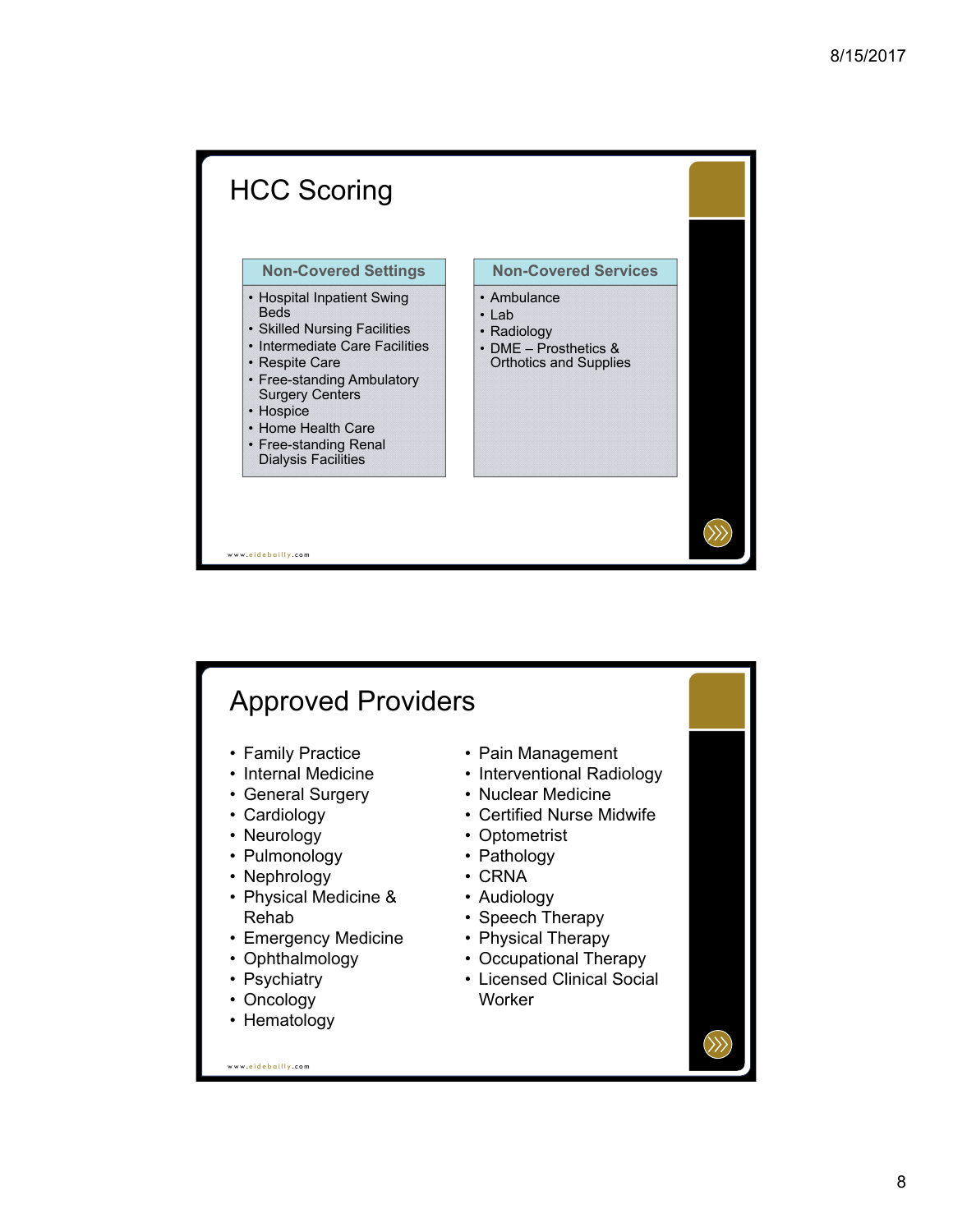

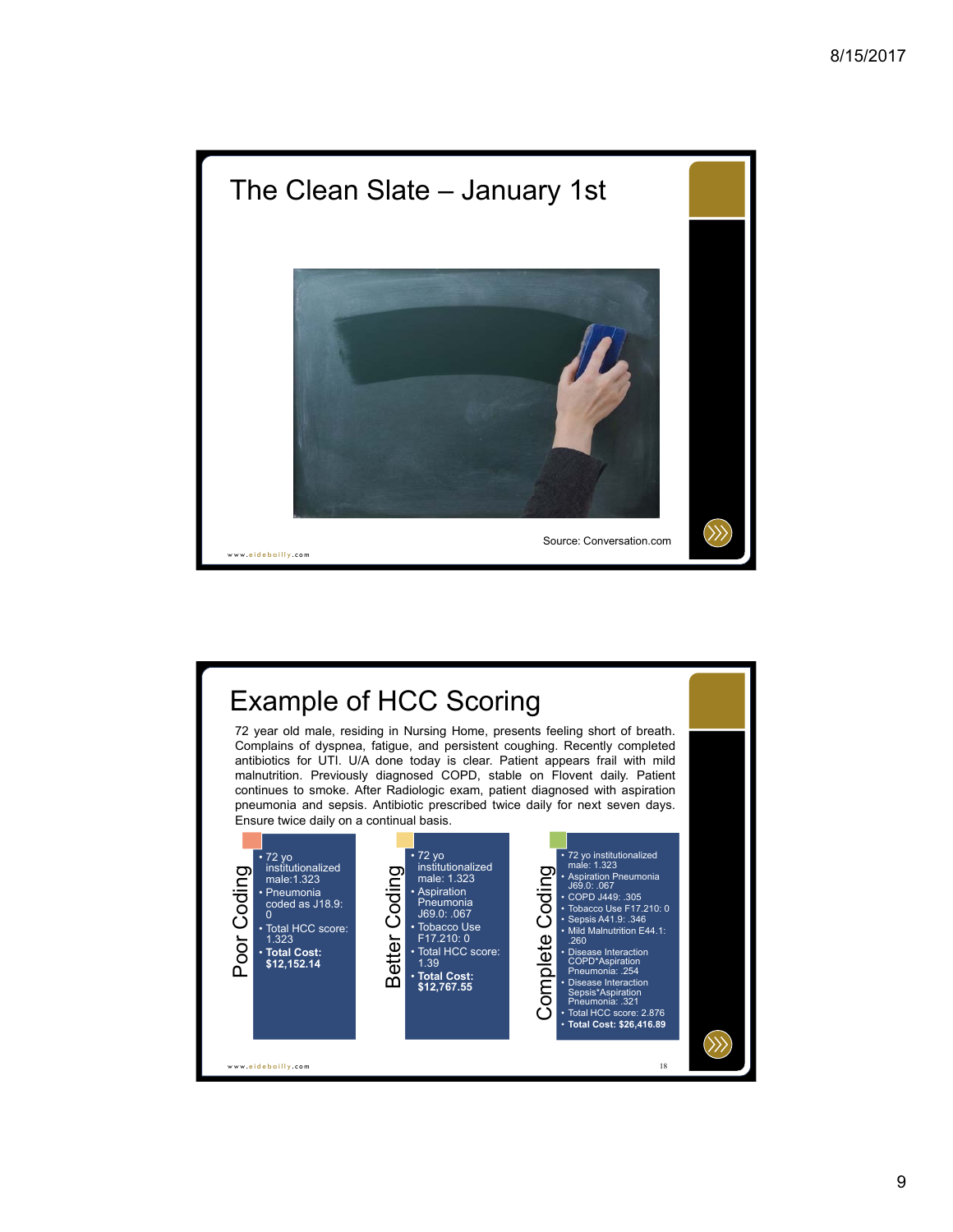

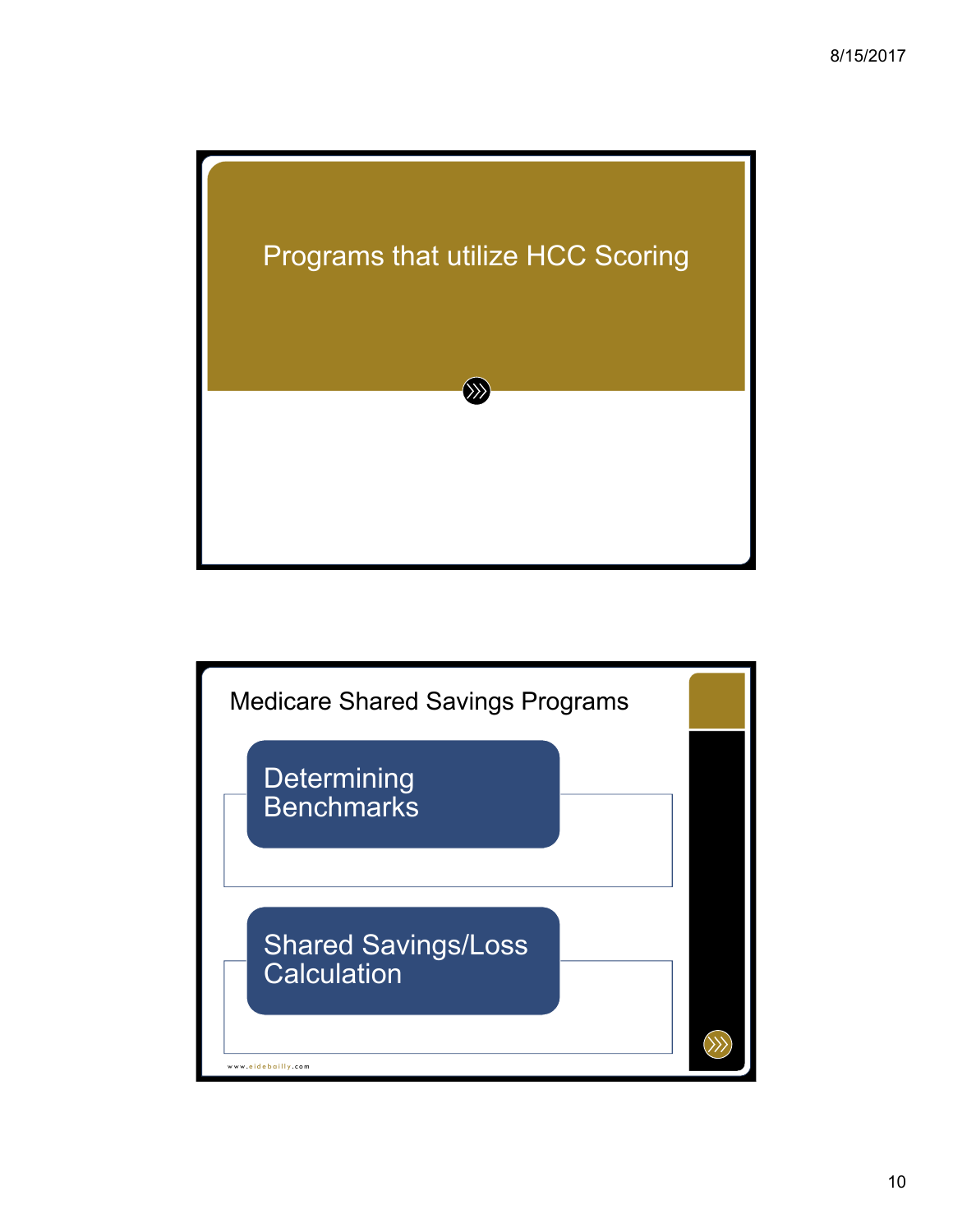

| CPC+                                |                                                                                                                    |                    |         |
|-------------------------------------|--------------------------------------------------------------------------------------------------------------------|--------------------|---------|
|                                     | Table 3-1<br>Risk Tier Criteria and CMF Payments (per Beneficiary per Month)                                       |                    |         |
| <b>Risk tier</b>                    | Risk score criteria                                                                                                | Track <sub>1</sub> | Track 2 |
| Tier <sub>1</sub>                   | Risk score < 25th percentile                                                                                       | \$6                | \$9     |
| Tier <sub>2</sub>                   | 25th percentile ≤ risk score < 50th percentile                                                                     | \$8                | \$11    |
| Tier <sub>3</sub>                   | 50th percentile ≤ risk score < 75th percentile                                                                     | \$16               | \$19    |
| Tier <sub>4</sub>                   | Track 1: Risk score $\geq$ 75th percentile<br>Track 2: 75th percentile $\leq$ risk score $\leq$ 90th<br>percentile | \$30               | \$33    |
| Tier <sub>5</sub><br>(Track 2 only) | Risk score ≥ 90th percentile<br><b>Or</b>                                                                          | N/A                | \$100   |
|                                     | Dementia diagnosis                                                                                                 |                    |         |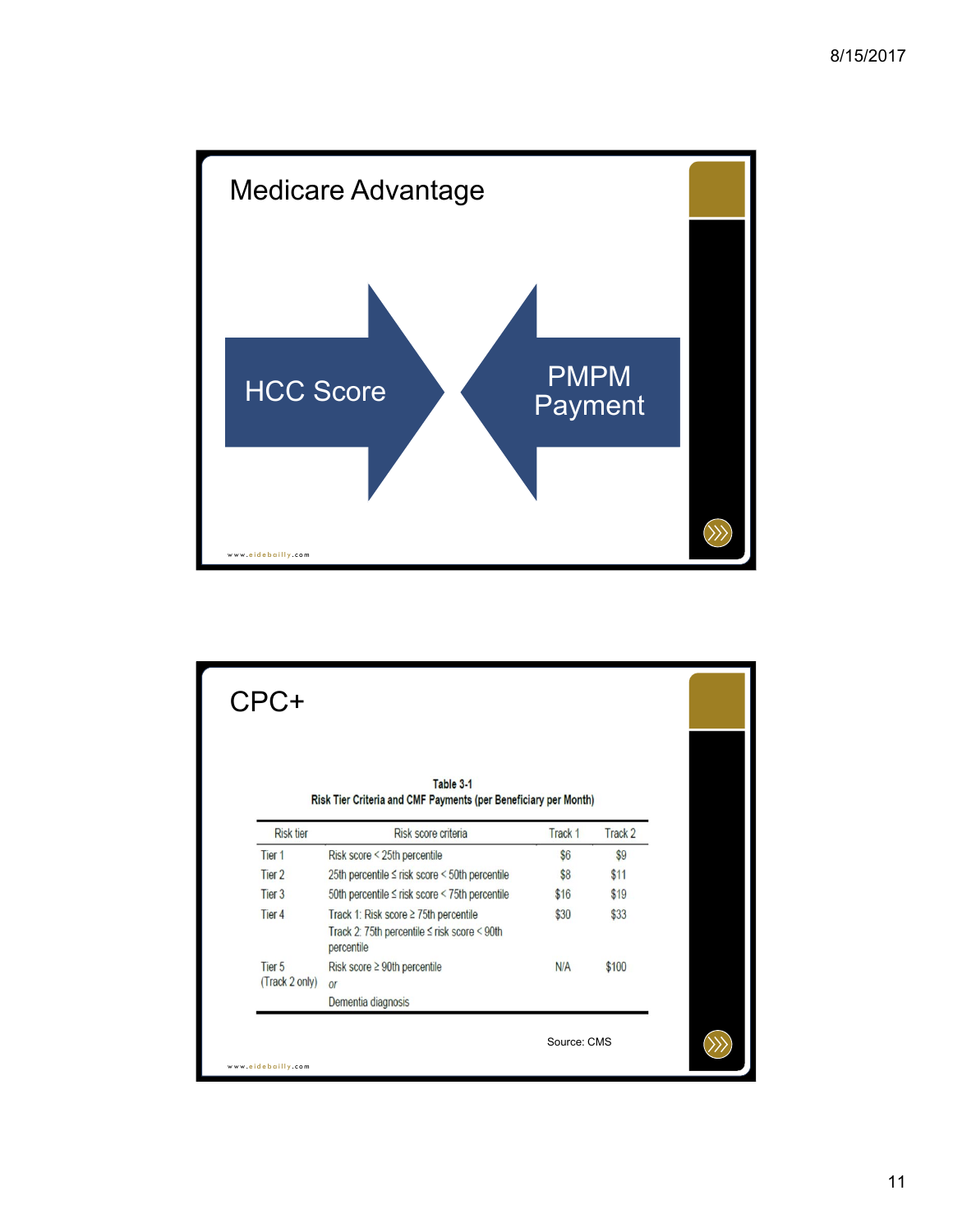

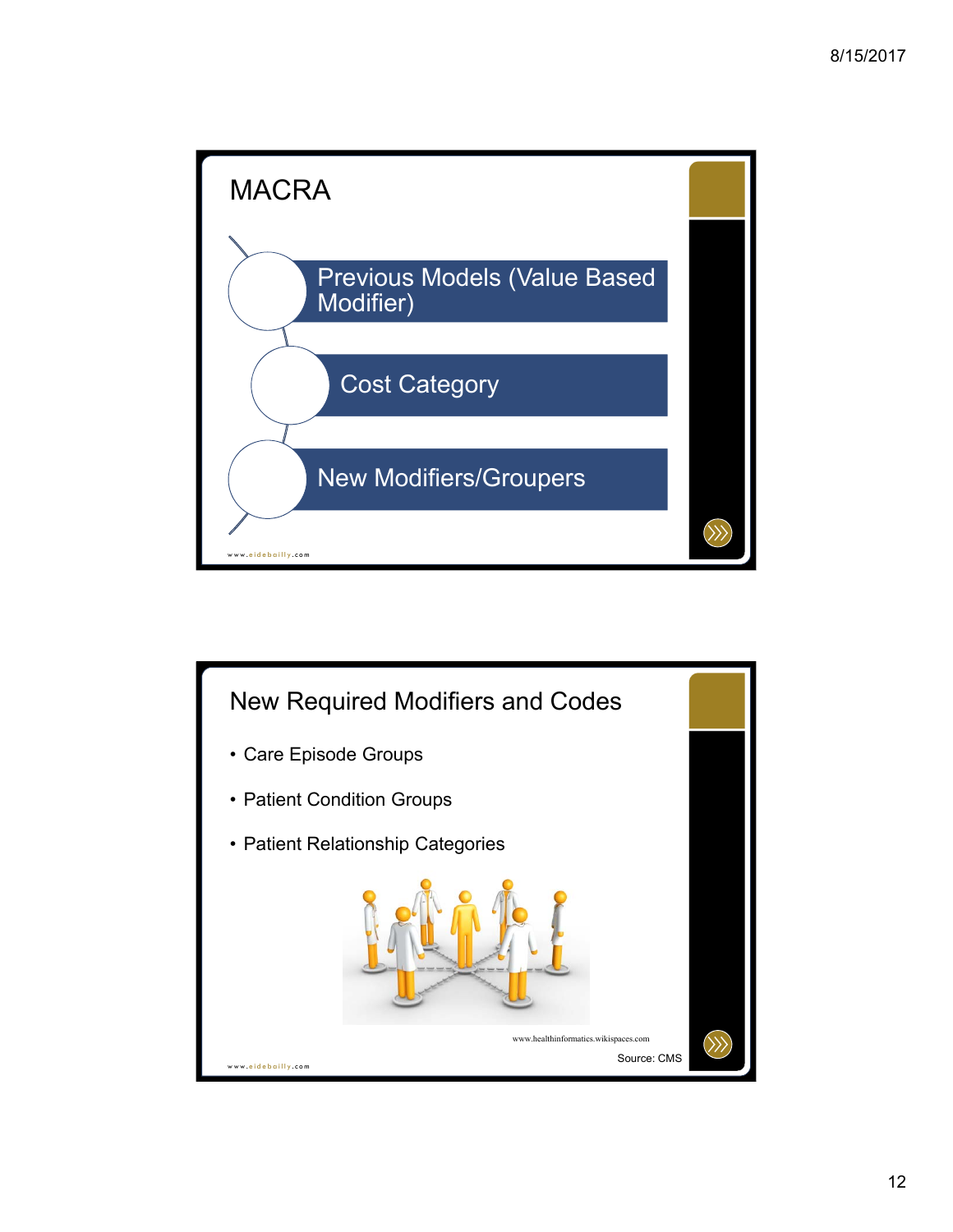

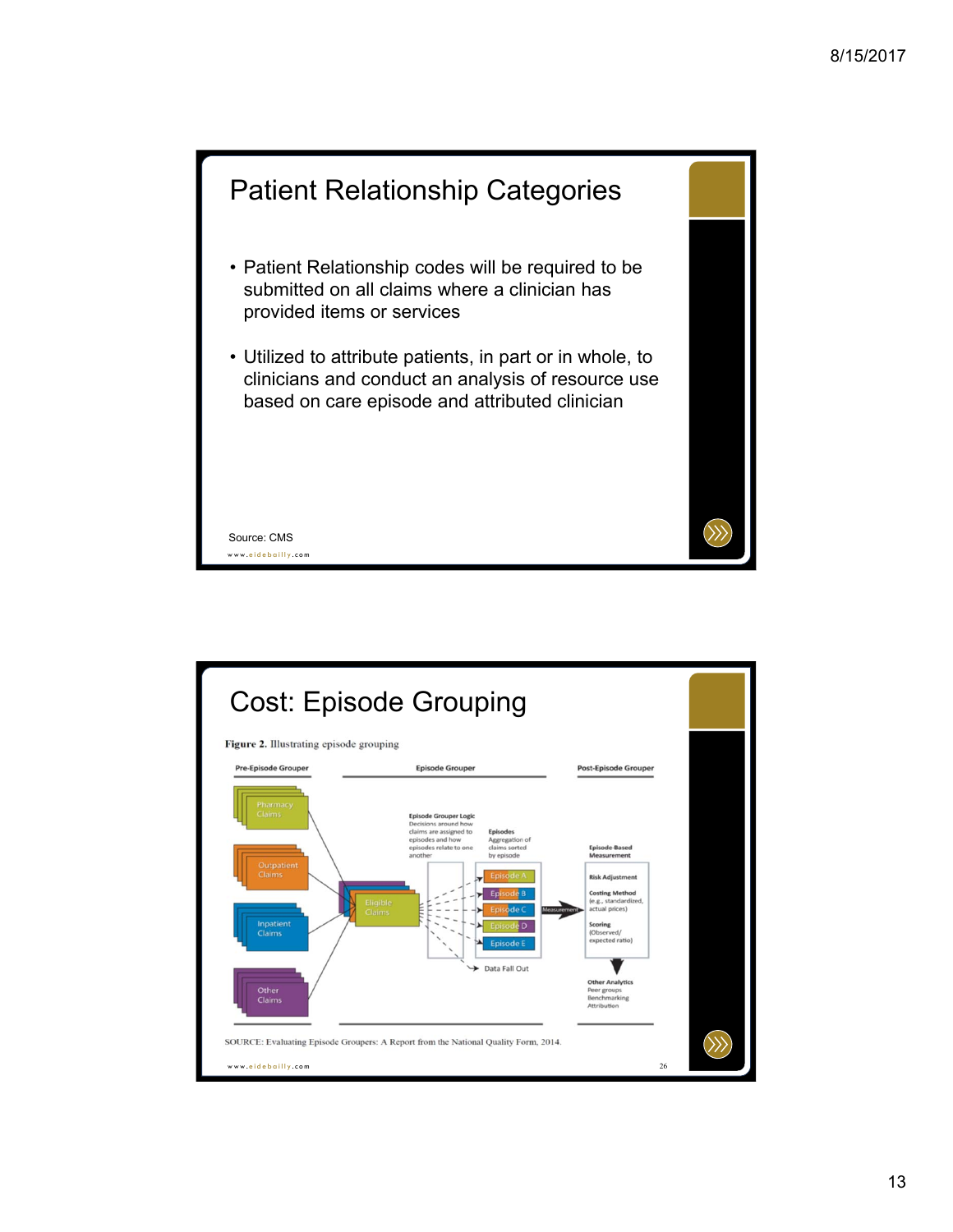## www. eidebailly .com Care Episode Groups • MACRA requires a *concurrent* approach that enables physicians to determine, at the time a service is rendered, the care episode or episodes to which the service should be assigned based on the goal of the service and its relationship to other services that the patient is receiving • define the types of procedures or services furnished for particular clinical conditions or diagnoses • Enable better measures of the kinds of services and costs physicians can control or influence than the total cost of care and episode spending measures currently in use in Medicare programs • Used to determine resource use by physician groups • CMS must consider the patient's clinical problems at the time items and services are furnished during an episode of care, such as clinical conditions or diagnoses, whether or not hospitalization occurs, and the principal procedures or services furnished Source: CHQPR and CMS

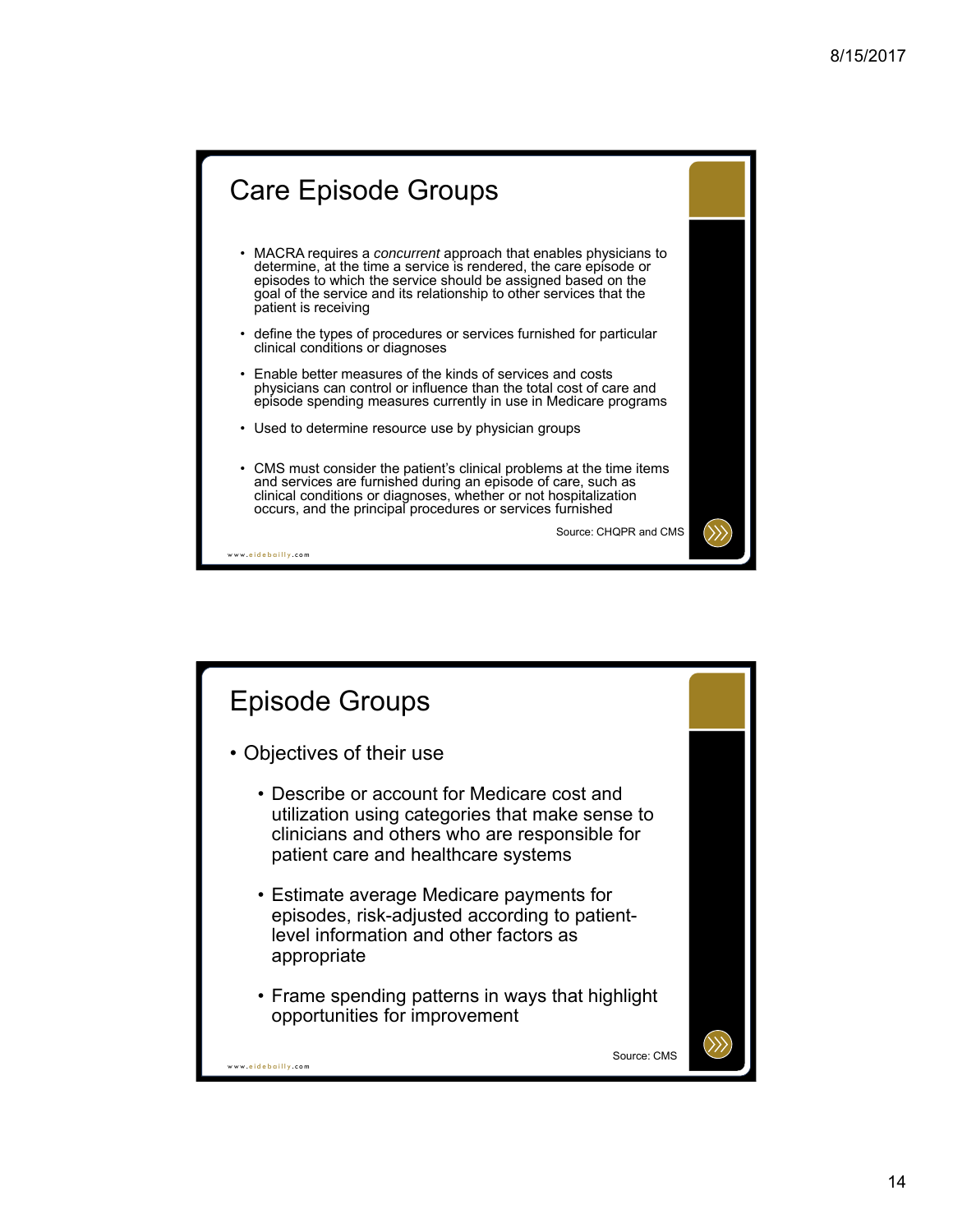

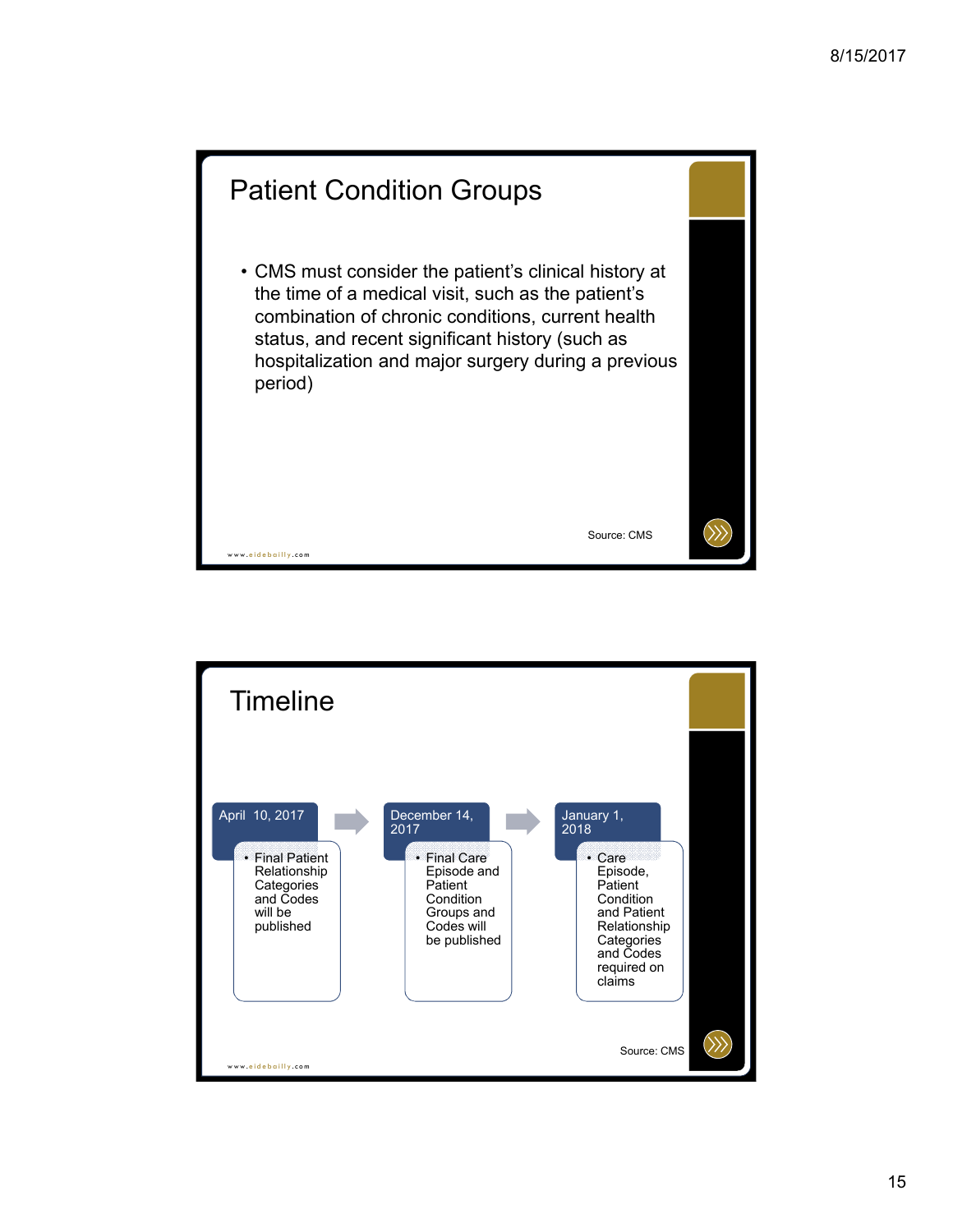

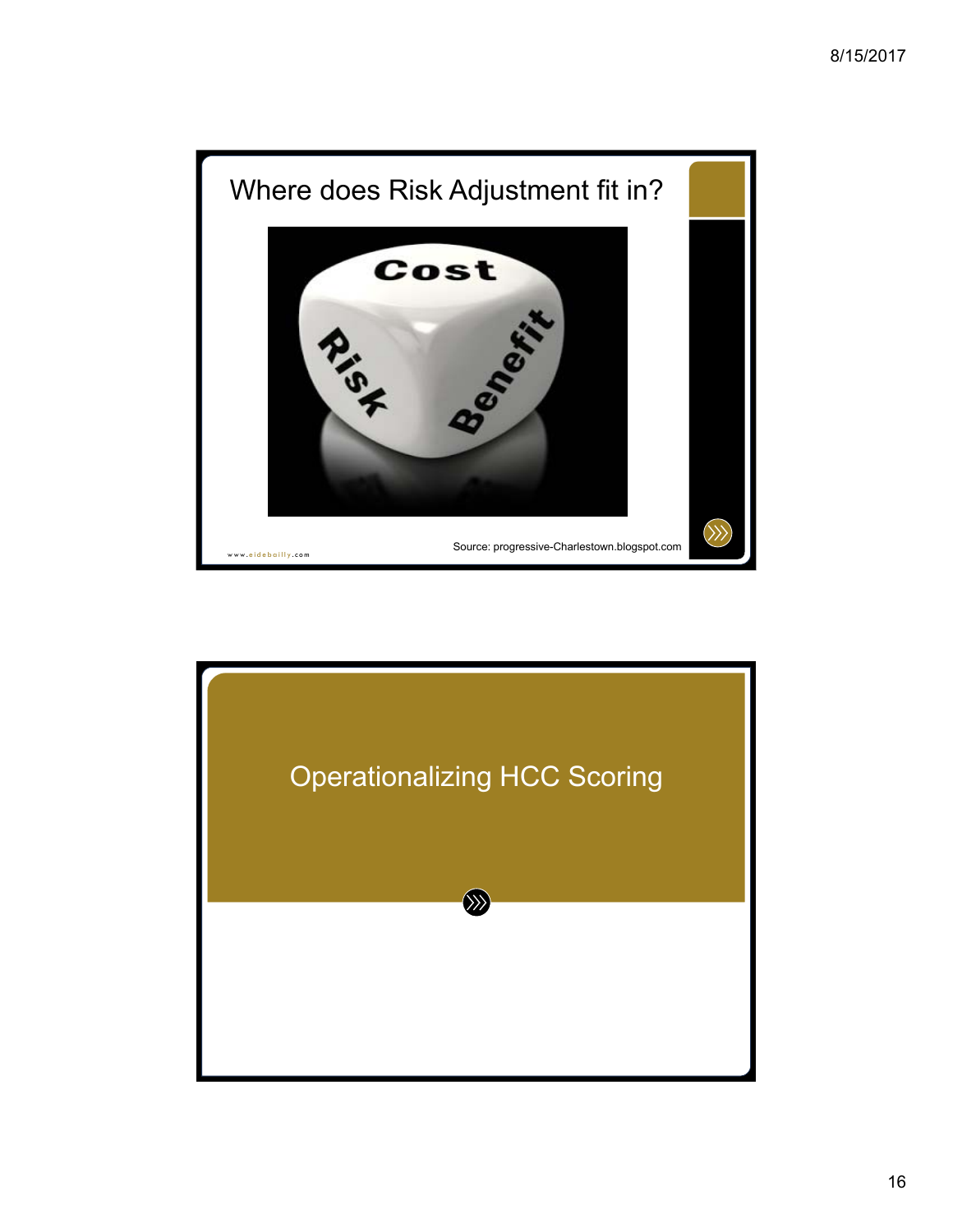

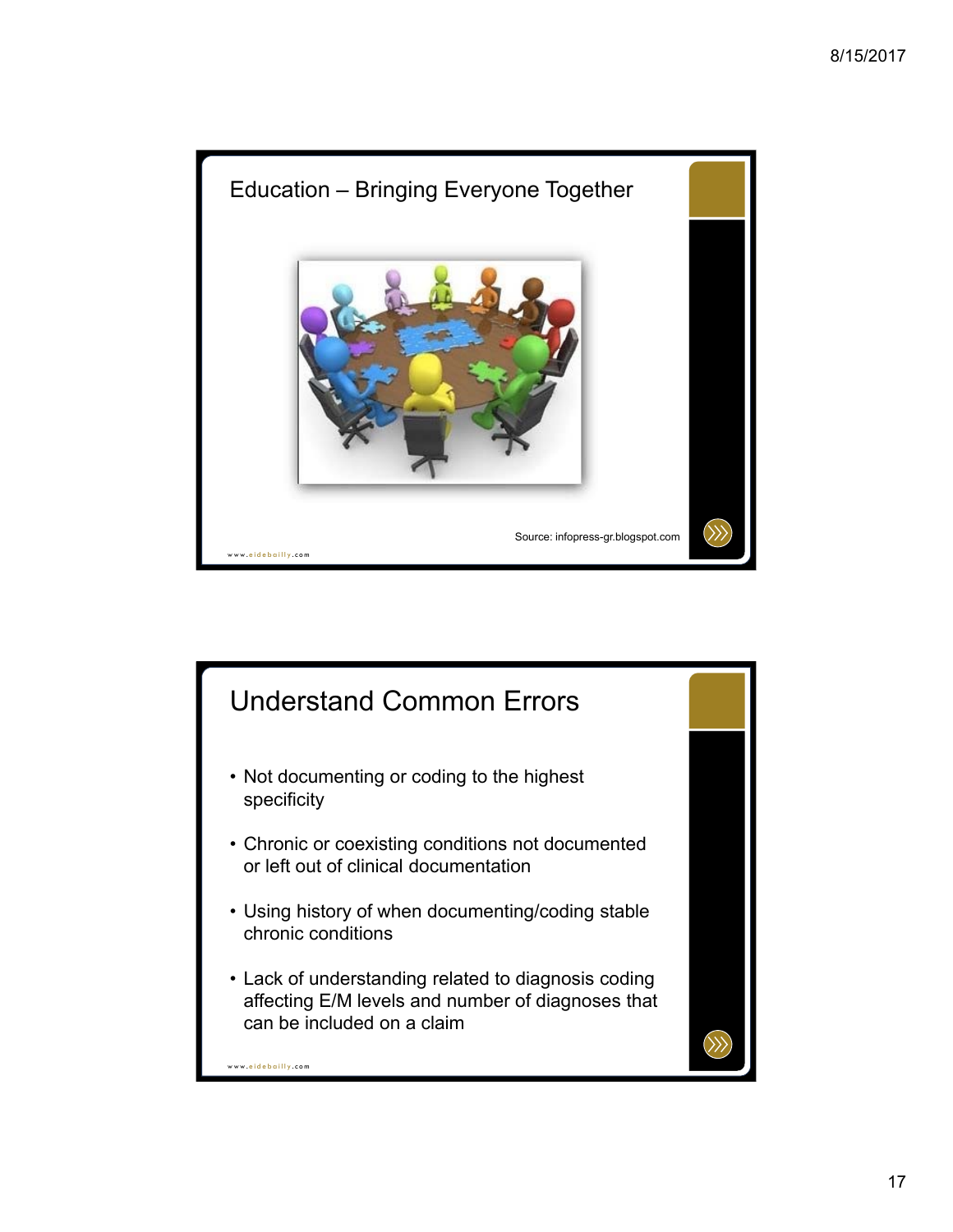| <b>Common Error Example</b>               |                     |                                                                                     |                     |  |
|-------------------------------------------|---------------------|-------------------------------------------------------------------------------------|---------------------|--|
| <b>Unspecified</b><br><b>DX</b>           | <b>HCC Category</b> | <b>Specified DX</b>                                                                 | <b>HCC Category</b> |  |
| Major<br>Depressive<br>Disorder-<br>F32.9 |                     | Major<br>Depressive<br>Disorder (Mild,<br>Moderate,<br>Severe) - F33.0<br>$- F33.2$ | Category 58         |  |
|                                           |                     |                                                                                     |                     |  |
|                                           |                     |                                                                                     |                     |  |
| www.eidebailly.com                        |                     |                                                                                     |                     |  |

|                                 | <b>Common Error Example</b> |                                                                                    |                     |  |
|---------------------------------|-----------------------------|------------------------------------------------------------------------------------|---------------------|--|
| <b>Unspecified</b><br><b>DX</b> | <b>HCC Category</b>         | <b>Specified DX</b>                                                                | <b>HCC Category</b> |  |
| Obesity - E66.9                 |                             | <b>BMI Guidelines</b><br>beginning at 40<br>or greater or<br><b>Morbid Obesity</b> | Category 22         |  |
|                                 |                             |                                                                                    |                     |  |
|                                 |                             |                                                                                    |                     |  |
|                                 |                             |                                                                                    |                     |  |
| www.eidebailly.com              |                             |                                                                                    |                     |  |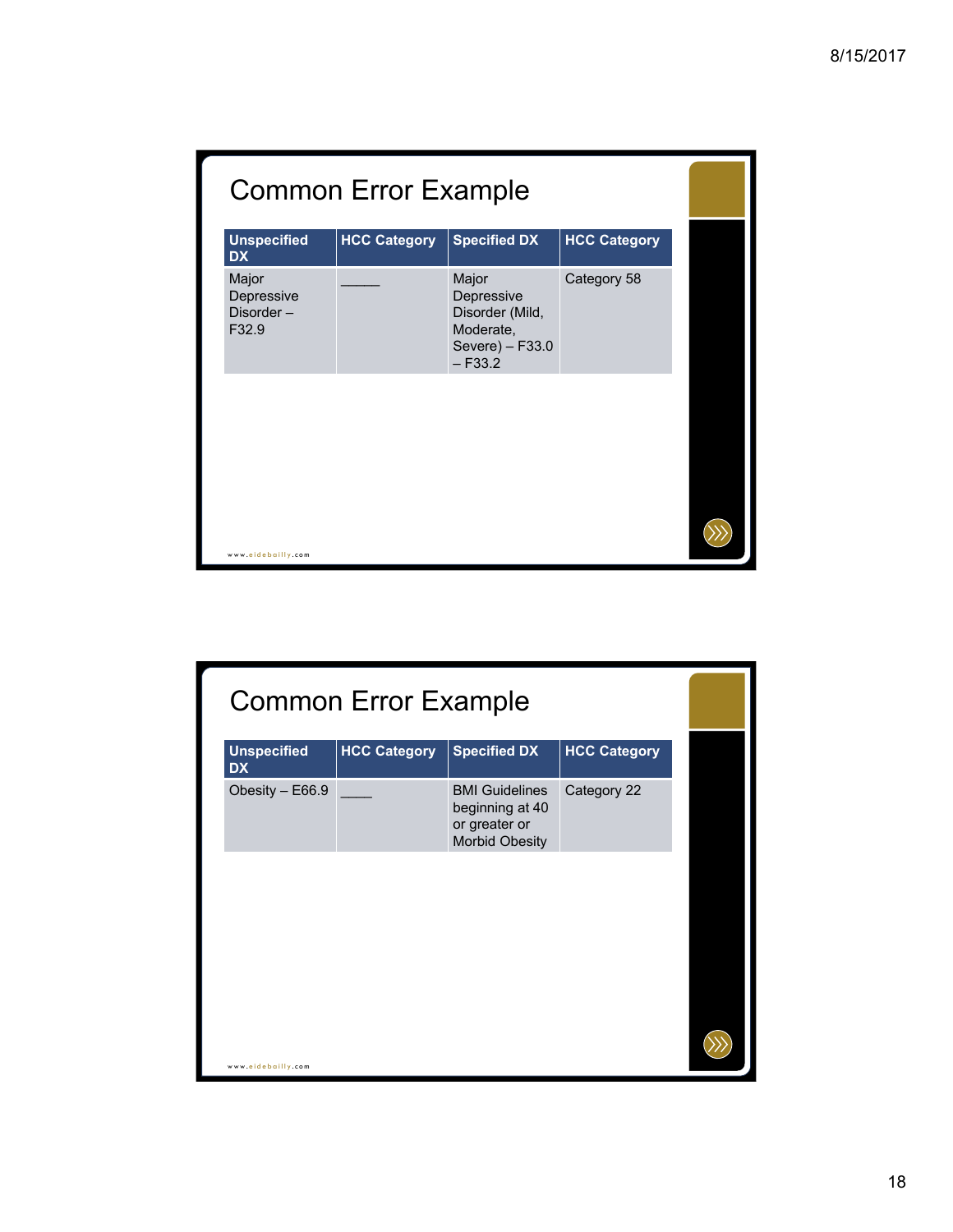| <b>Common Error Example</b>            |            |                                                                 |            |  |
|----------------------------------------|------------|-----------------------------------------------------------------|------------|--|
| <b>Current</b><br><b>Documentation</b> | <b>HCC</b> | <b>More Specific</b><br><b>Documentation</b>                    | <b>HCC</b> |  |
| Z8673 - History<br>of CVA              |            | 169354 -<br>Previous CVA<br>with residual left<br>side weakness | 103        |  |
| R531 -<br>Weakness                     |            |                                                                 |            |  |
|                                        |            |                                                                 |            |  |
| www.eidebailly.com                     |            |                                                                 |            |  |

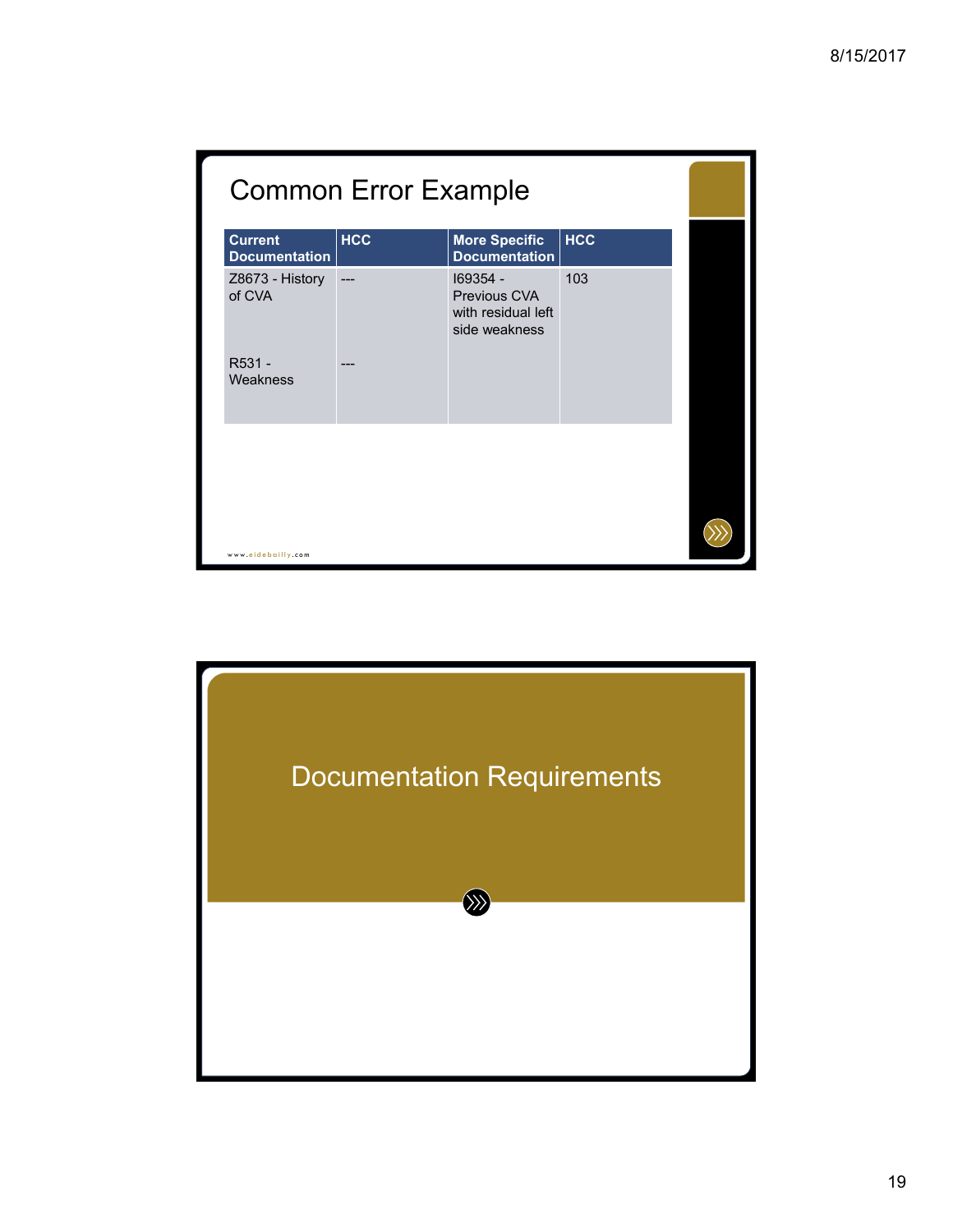

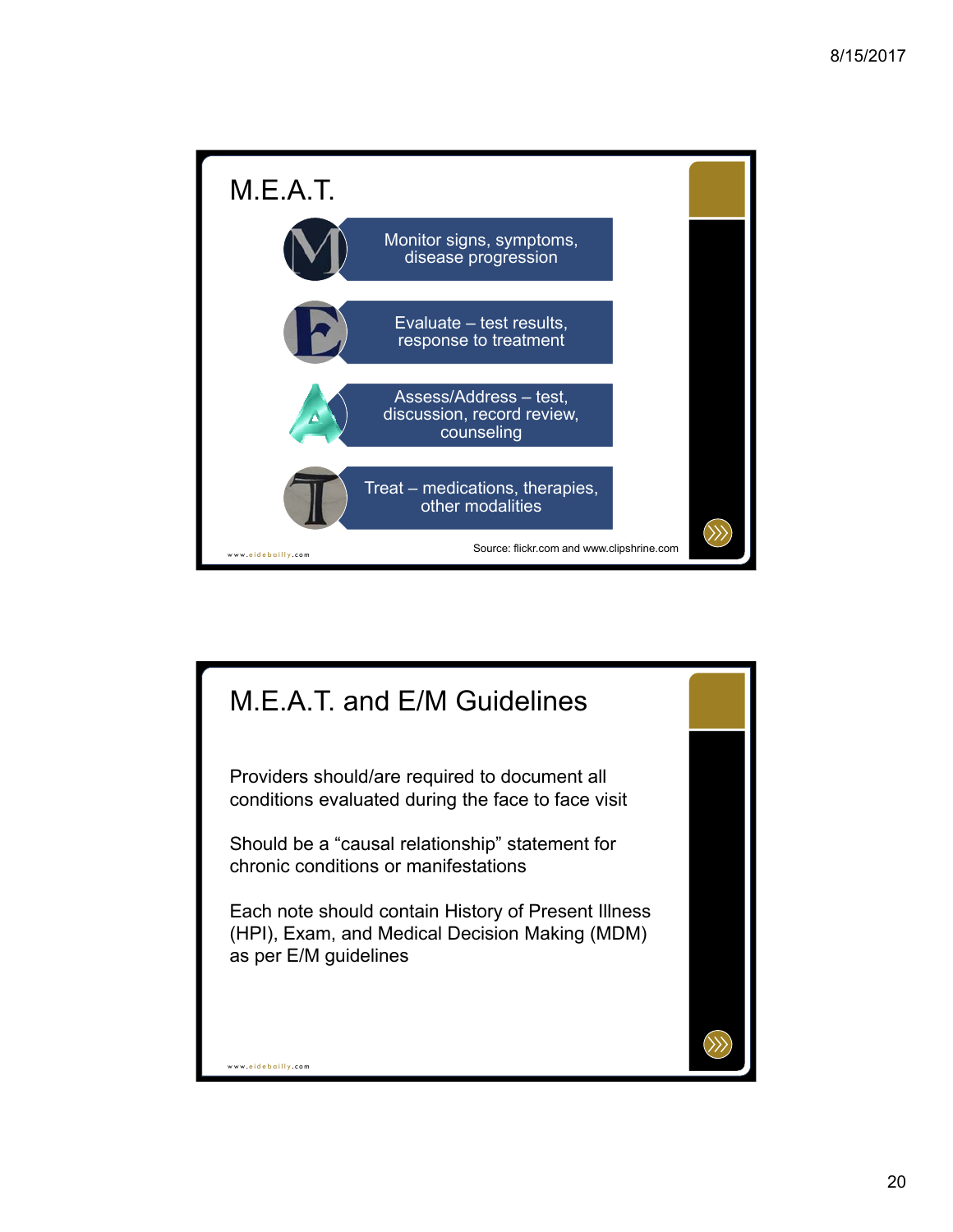## www. eidebailly .com Effect to E/M • Common Misconceptions: • "I don't want patient to have extra expense" • "I don't have time to discuss all diagnosis" • "That isn't why patient made appointment" • Adding chronic conditions does NOT automatically increase the E/M code assignment

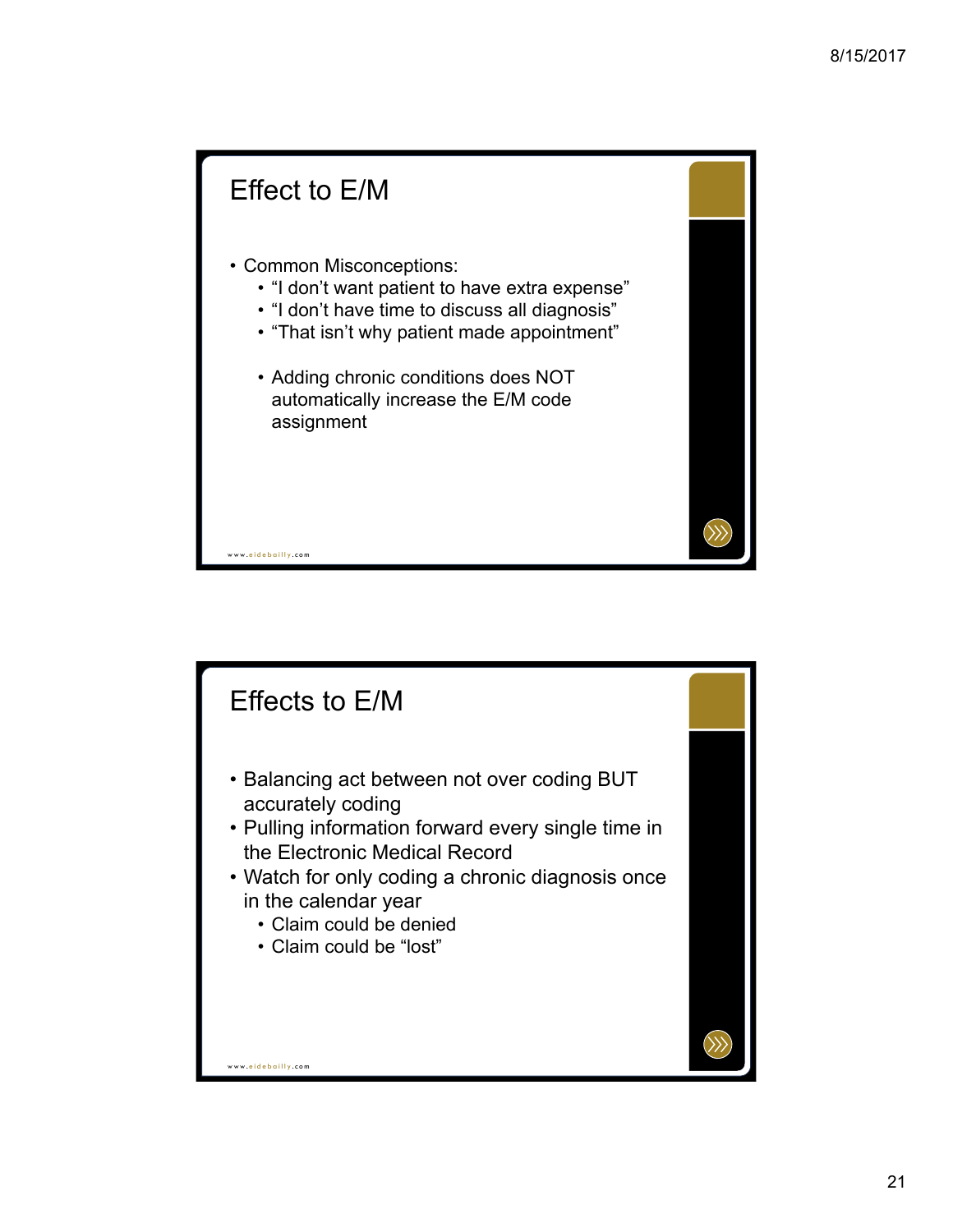## M.E.A.T. and Diagnoses

- Each diagnosis reported as "active" chronic condition must not only be documented but also have an assessment and a treatment plan
- Listing every diagnosis does not support an HCC Code
- Must not code from the Problem List
- May assign codes from the Past Medical History if pertinent

Per CMS, an acceptable problem list must show Evaluation and Treatment for each condition that relates to a diagnosis code Source: CMS

www. eidebailly .com

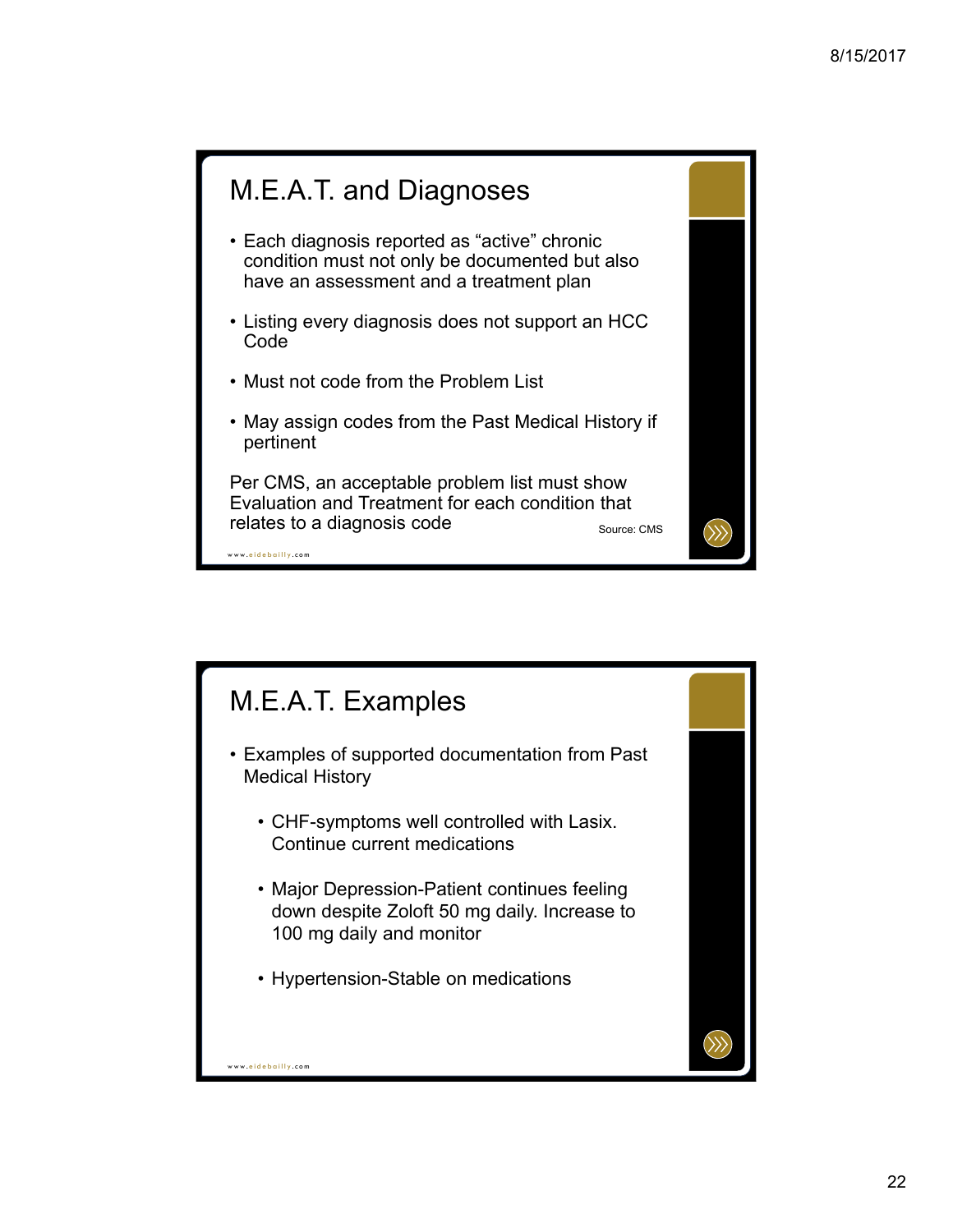

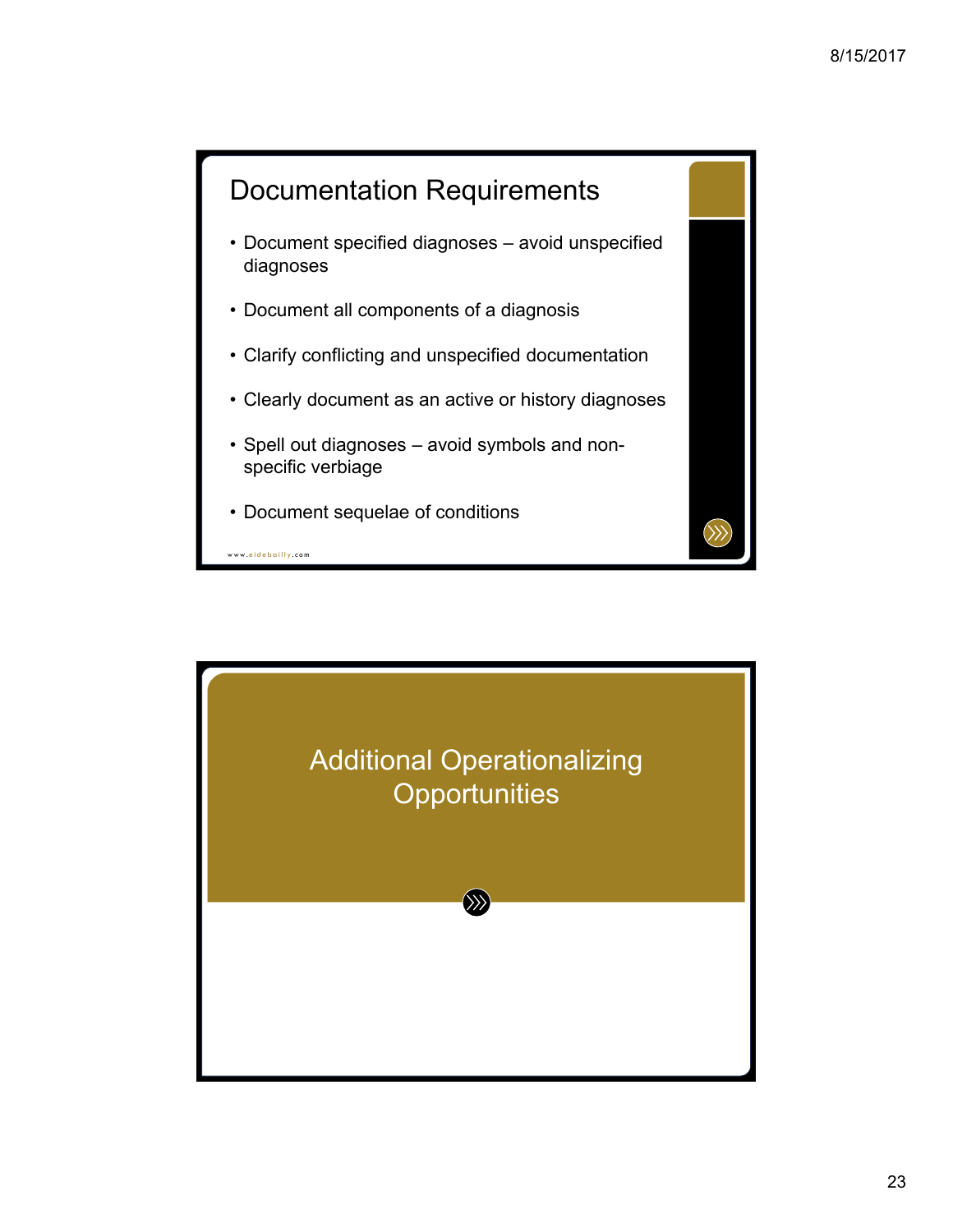

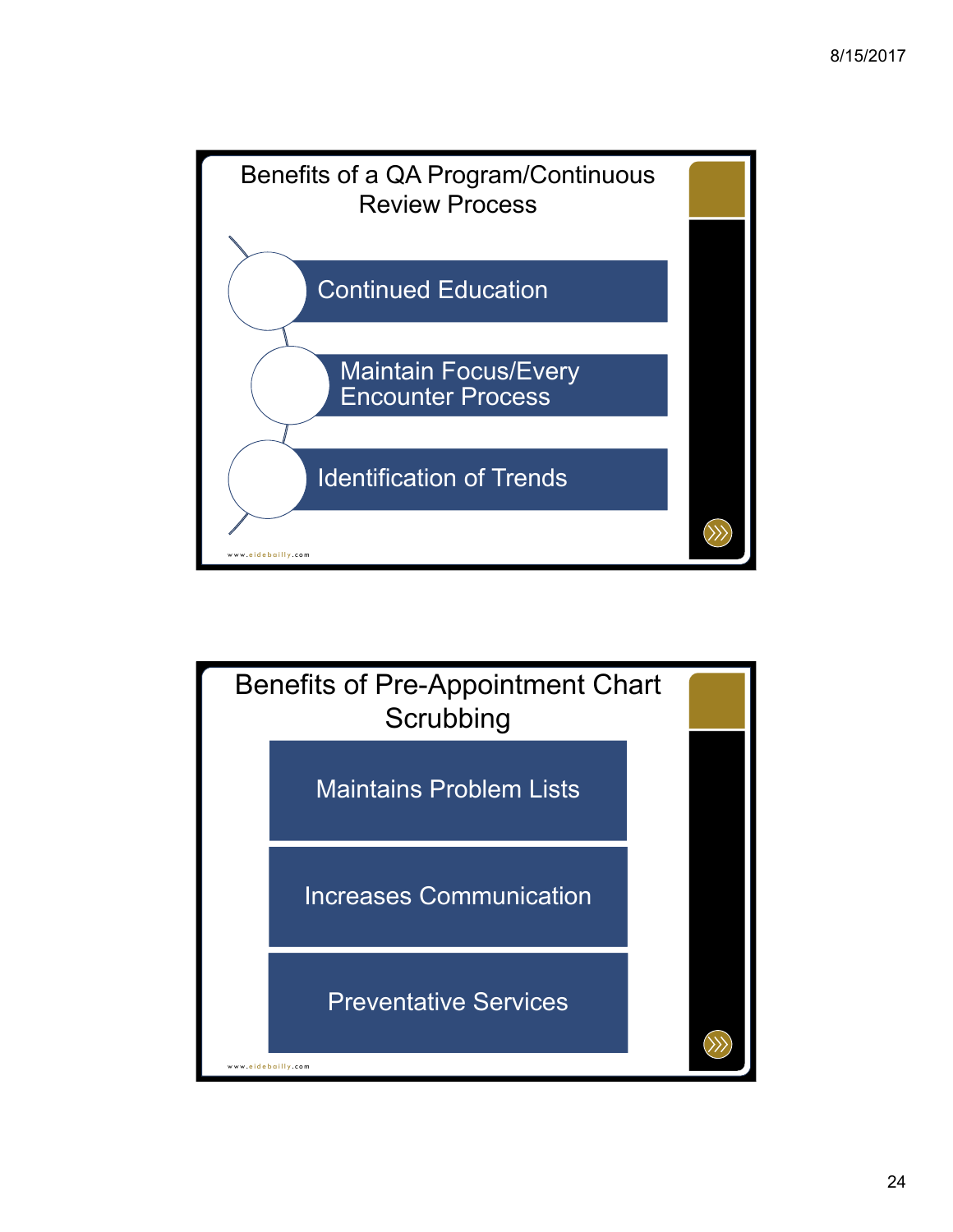

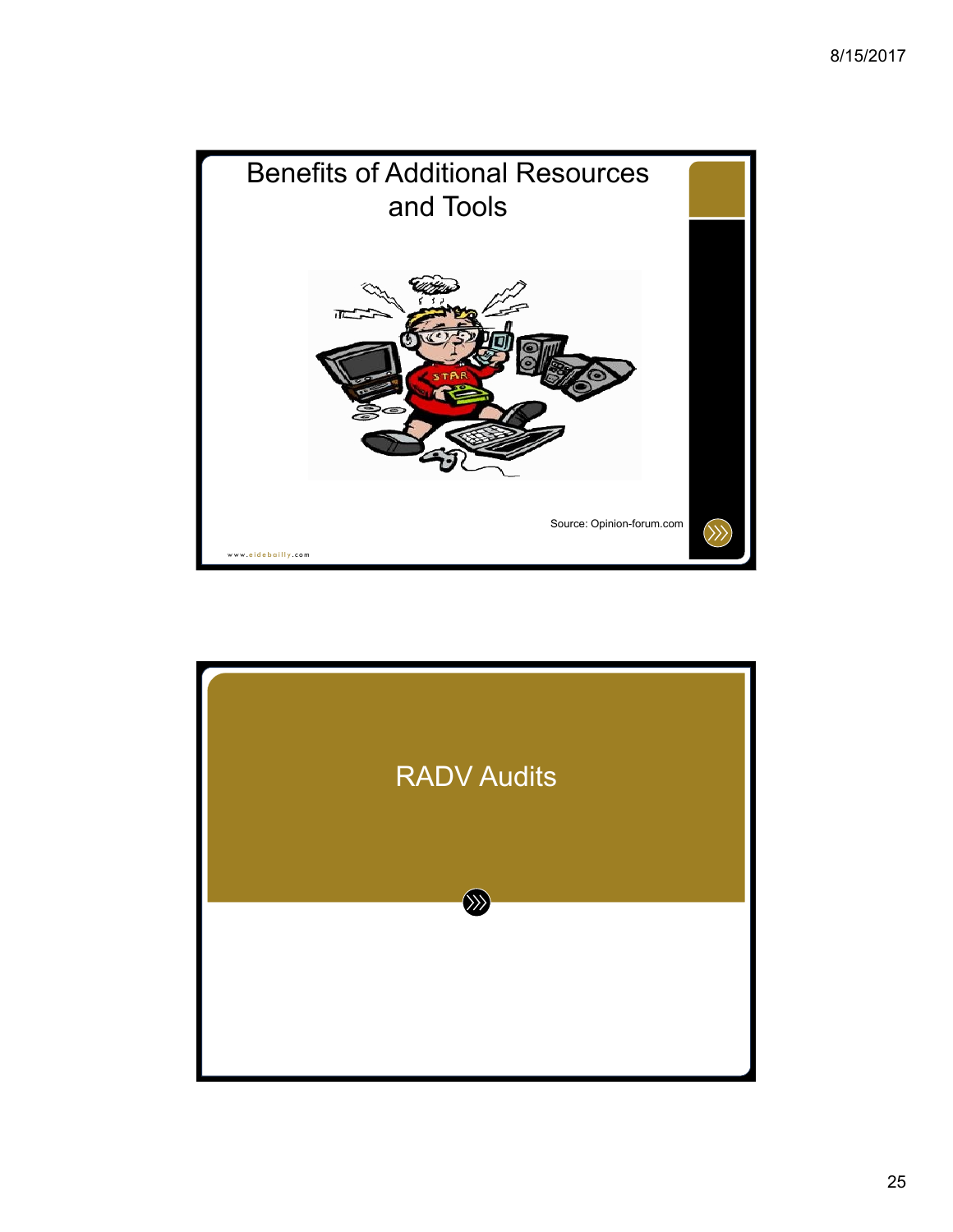

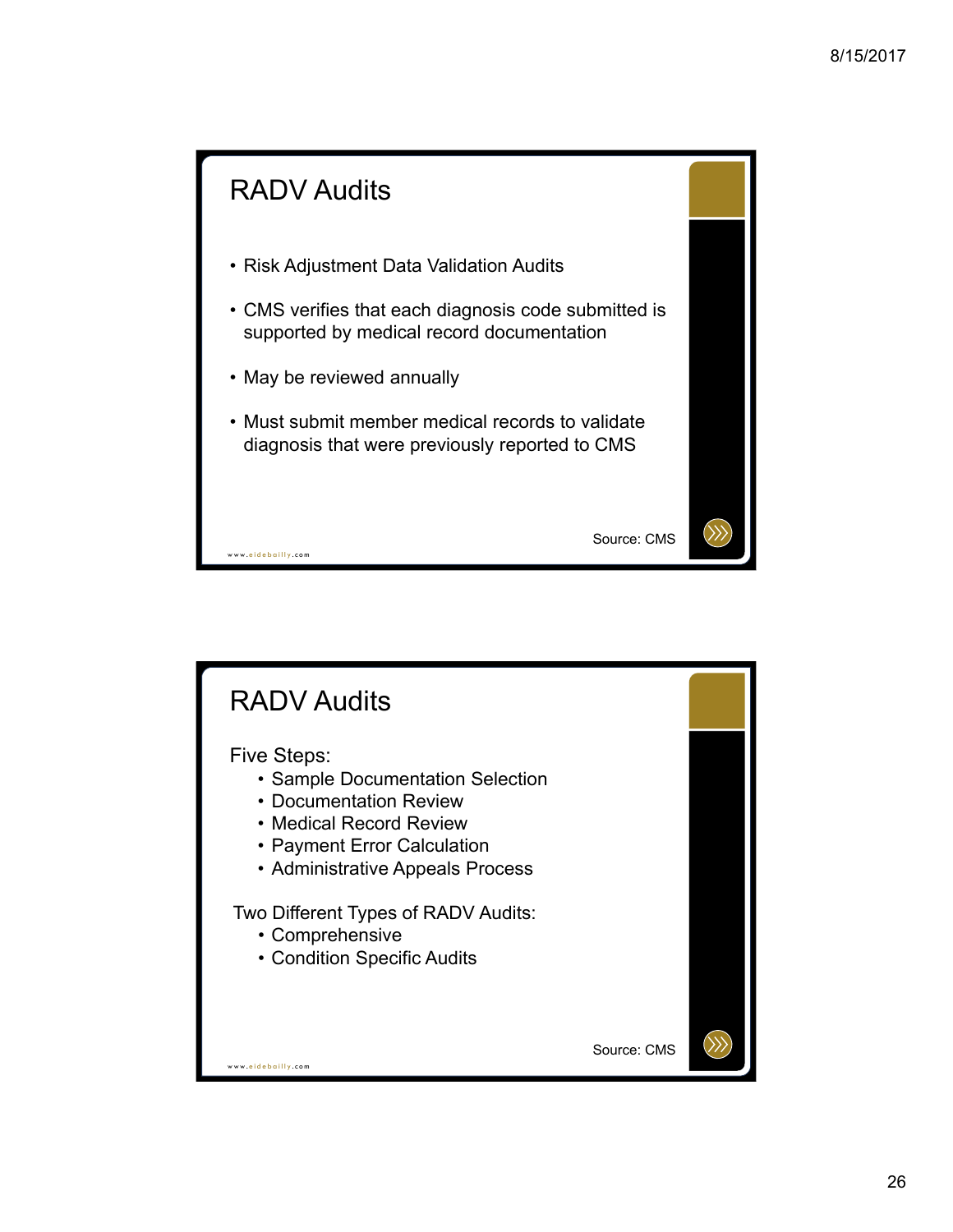

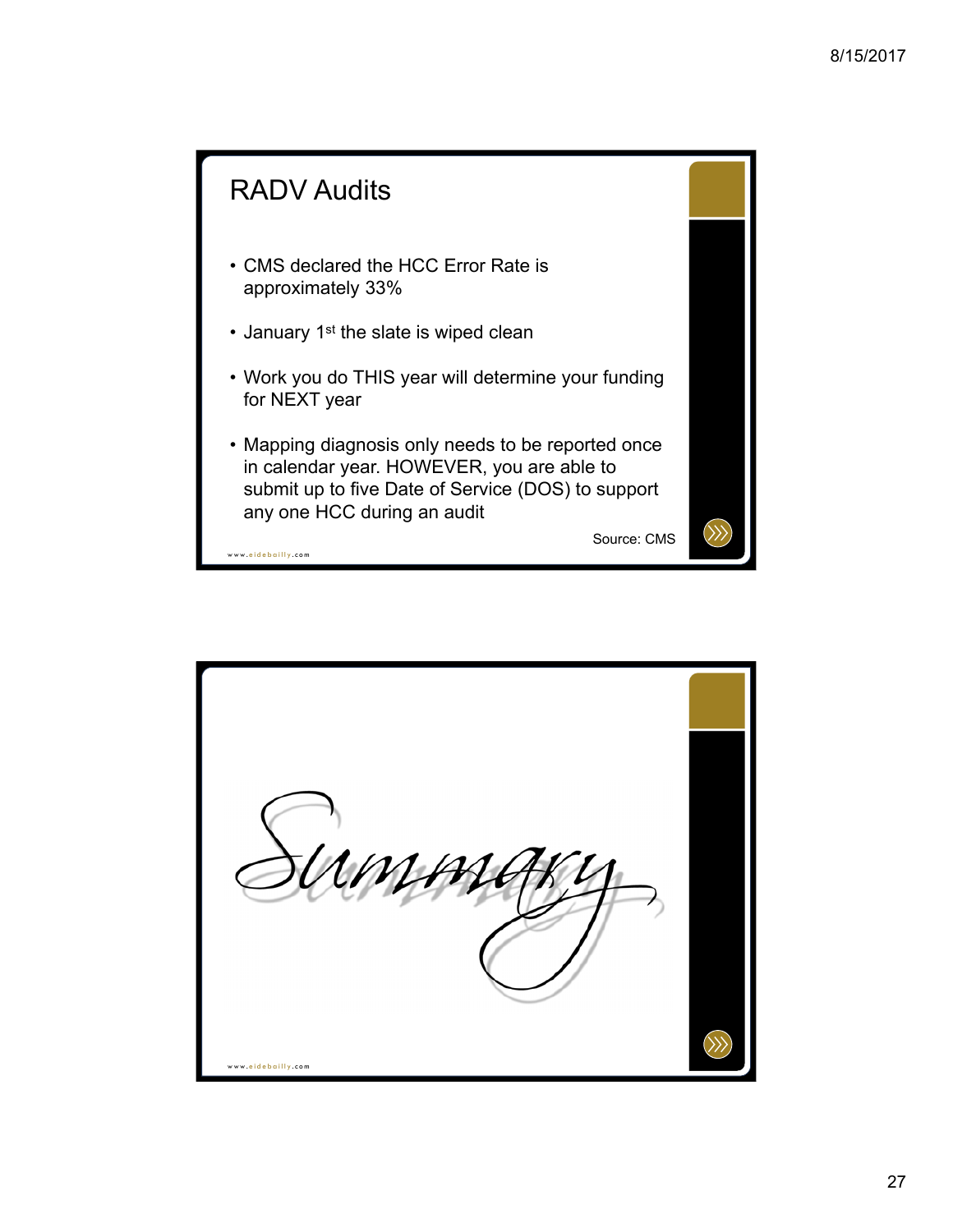